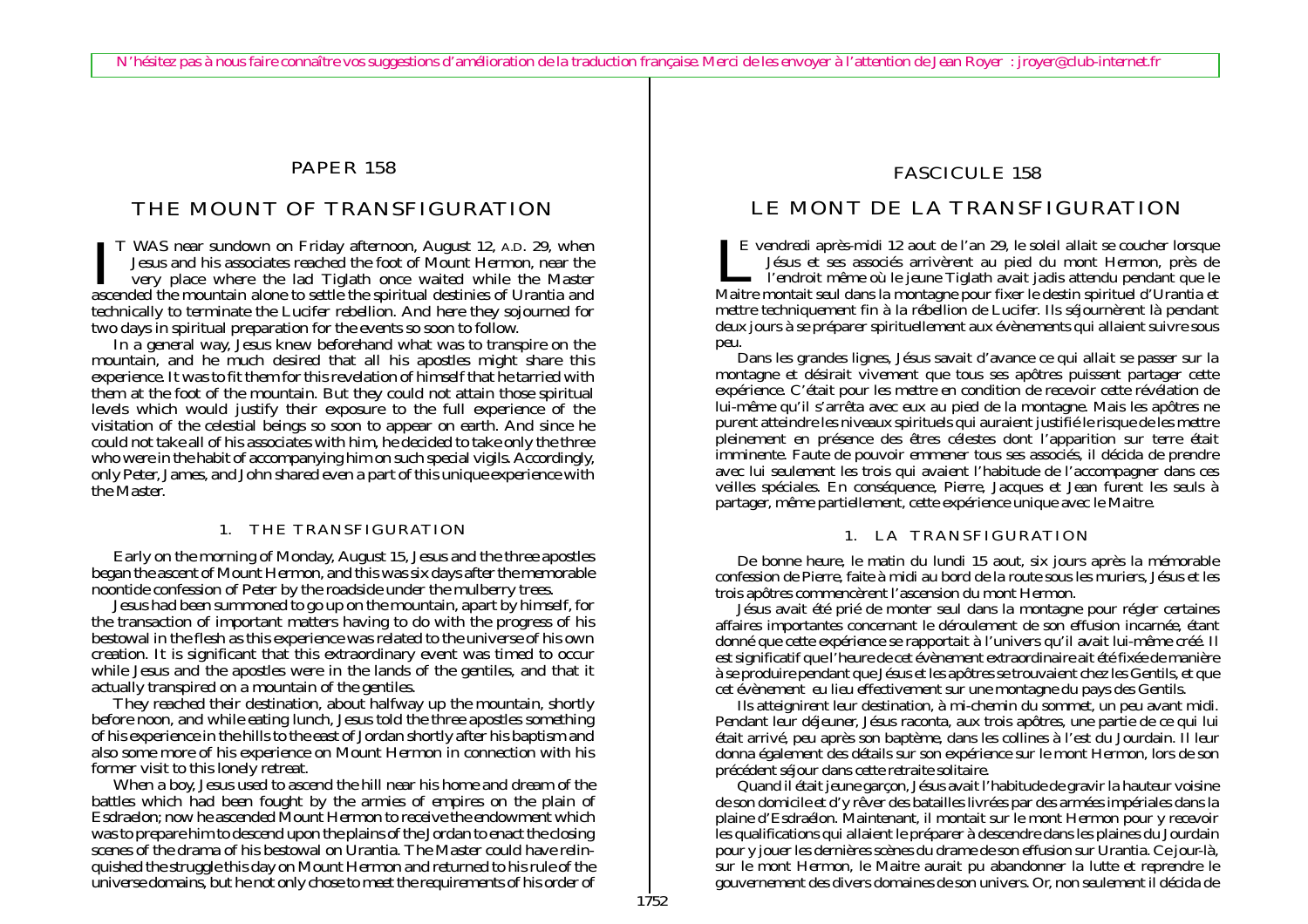## **MOUNT OF TRANSFIGURATION**

divine sonship embraced in the mandate of the Eternal Son on Paradise, but he also elected to meet the last and full measure of the present will of his Paradise Father. On this day in August three of his apostles saw him decline to be invested with full universe authority. They looked on in amazement as the celestial messengers departed, leaving him alone to finish out his earth life as the Son of Man and the Son of God.

The faith of the apostles was at a high point at the time of the feeding of the five thousand, and then it rapidly fell almost to zero. Now, as a result of the Master's admission of his divinity, the lagging faith of the twelve arose in the next few weeks to its highest pitch, only to undergo a progressive decline. The third revival of their faith did not occur until after the Master's resurrection.

It was about three o'clock on this beautiful afternoon that Jesus took leave of the three apostles, saying: "I go apart by myself for a season to commune with the Father and his messengers; I bid you tarry here and, while awaiting my return, pray that the Father's will may be done in all your experience in connection with the further bestowal mission of the Son of Man." And after saying this to them, Jesus withdrew for a long conference with Gabriel and the Father Melchizedek, not returning until about six o'clock. When Jesus saw their anxiety over his prolonged absence, he said: "Why were you afraid? You well know I must be about my Father's business; wherefore do you doubt when I am not with you? I now declare that the Son of Man has chosen to go through his full life in your midst and as one of you. Be of good cheer; I will not leave you until my work is finished."

As they partook of their meager evening meal, Peter asked the Master, "How long do we remain on this mountain away from our brethren?" And Jesus answered: "Until you shall see the glory of the Son of Man and know that whatsoever I have declared to you is true." And they talked over the affairs of the Lucifer rebellion while seated about the glowing embers of their fire until darkness drew on and the apostles' eyes grew heavy, for they had begun their journey very early that morning.

When the three had been fast asleep for about half an hour, they were suddenly awakened by a near-by crackling sound, and much to their amazement and consternation, on looking about them, they beheld Jesus in intimate converse with two brilliant beings clothed in the habiliments of the light of the celestial world. And Jesus' face and form shone with the luminosity of a heavenly light. These three conversed in a strange language, but from certain things said, Peter erroneously conjectured that the beings with Jesus were Moses and Elijah; in reality, they were Gabriel and the Father Melchizedek. The physical controllers had arranged for the apostles to witness this scene because of Jesus' request.

The three apostles were so badly frightened that they were slow in collecting their wits, but Peter, who was first to recover himself, said, as the dazzling vision faded from before them and they observed Jesus standing alone: "Jesus, Master, it is good to have been here. We rejoice to see this glory. We are loath to go back down to the inglorious world. If you are willing, let us abide here, and we will erect three tents, one for you, one for Moses, and one for Elijah." And Peter said this because of his confusion, and because nothing else came into his mind at just that moment.

While Peter was yet speaking, a silvery cloud drew near and overshadowed the four of them. The apostles now became greatly frightened, and as they fell satisfaire aux exigences de son ordre de filiation divine, incluses dans le mandat du Fils Éternel du Paradis, mais encore il choisit de satisfaire, dans sa totalité et jusqu'au bout, la volonté présente de son Père Paradisiaque. Au cours de cette journée d'aout, trois de ses apôtres le virent refuser l'investiture de la pleine autorité sur son univers. Ils assistèrent avec stupeur au départ des messagers célestes, le laissant seul pour parachever sa vie terrestre en tant que Fils de l'Homme et Fils de Dieu.

La foi des apôtres avait atteint un point culminant au moment où Jésus nourrit les cinq-mille, puis elle tomba rapidement presque à zéro. Maintenant, du fait que le Maitre avait confessé sa divinité, la foi chancelante des douze remonta à son apogée dans les semaines qui suivirent, mais subit ensuite un déclin progressif. Leur troisième renouveau de foi n'eut lieu qu'après la résurrection du Maitre.

Vers trois heures de l'après-midi de cette magnifique journée, Jésus quitta les trois apôtres en disant : " Je m'en vais seul pendant un moment pour communier avec le Père et ses messagers. Je vous demande de rester ici. En attendant mon retour, priez pour que la volonté du Père soit faite dans tout ce qui vous arrivera en liaison avec la suite de la mission d'effusion du Fils de l'Homme. " Après leur avoir dit cela, Jésus se retira pour une longue conférence avec Gabriel et le Père Melchizédek. Il ne revint que vers six heures. Voyant l'anxiété des apôtres au sujet de son absence prolongée, il leur dit : " Pourquoi aviez-vous peur ? Vous savez bien que je dois m'occuper des affaires de mon Père ; alors pourquoi doutez-vous quand je ne suis pas auprès de vous ? Je vous déclare maintenant que le Fils de l'Homme a décidé de passer le reste de sa vie terrestre au milieu de vous et comme un homme semblable à vous. Ayez bon courage. Je ne vous abandonnerai pas avant d'avoir achevé ma tâche. "

Pendant leur frugal repas du soir, Pierre demanda au Maitre : " Combien de temps allons-nous rester sur cette montagne, loin de nos frères ? " Jésus répondit : " Jusqu'à ce que vous ayez vu la gloire du Fils de l'Homme et que vous sachiez que tout ce que je vous ai déclaré est vrai. " Ils parlèrent ensuite de la rébellion de Lucifer, assis auprès des braises rougeoyantes de leur feu jusqu'à la tombée de la nuit ; puis le sommeil les gagna, car ils étaient partis de très bonne heure ce matin-là.

Après que les trois apôtres eurent dormi profondément pendant une demiheure environ, ils furent soudain réveillés par un crépitement dans le voisinage et regardèrent autour d'eux. À leur grande surprise et à leur consternation, ils virent Jésus conversant familièrement avec deux êtres brillants vêtus des vêtements de lumière du monde céleste. Le visage et le corps de Jésus brillaient également d'une luminosité céleste. Ils parlaient tous trois une langue étrange.<br>À certains indices, Pierre supposa à tort que les deux personnages inconnus<br>étaient Moïse et Élie ; en réalité, c'étaient Gabriel et le Père demande de Jésus, les contrôleurs physiques avaient pris des dispositions pour que les apôtres puissent être témoins de cette scène.

Les trois apôtres eurent tellement peur qu'ils mirent un certain temps à reprendre leurs esprits. Tandis que l'éblouissante vision s'estompait devant leurs yeux et qu'ils observaient Jésus restant seul debout, Pierre, qui avait été le premier à se remettre, dit à Jésus : " Jésus, Maitre, il est bon d'avoir été ici. Nous nous réjouissons de voir cette gloire. Nous répugnons à redescendre dans le monde peu glorieux. Si tu veux bien, demeurons ici, et nous dresserons trois tentes, une pour toi, une pour Moïse et une pour Élie. " Pierre prononça ces paroles parce qu'il était dans la confusion et qu'aucune autre pensée ne lui était venue.

Tandis que Pierre parlait encore, un nuage argenté s'approcha des quatre hommes et les surplomba. Les apôtres furent extrêmement effrayés et tombèrent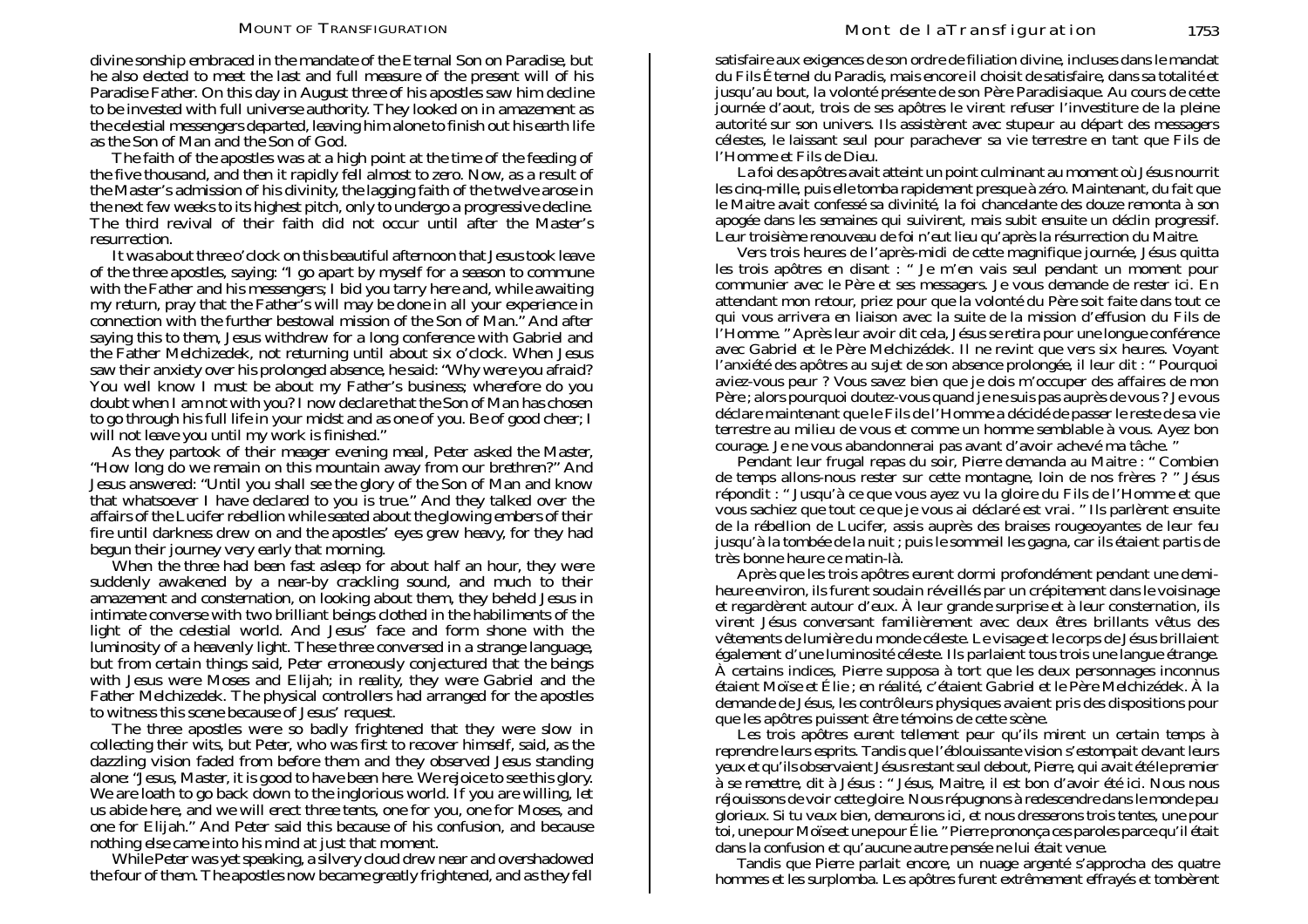down on their faces to worship, they heard a voice, the same that had spoken on the occasion of Jesus' baptism, say: "This is my beloved Son; give heed to him." And when the cloud vanished, again was Jesus alone with the three, and he reached down and touched them, saying: "Arise and be not afraid; you shall see greater things than this." But the apostles were truly afraid; they were a silent and thoughtful trio as they made ready to descend the mountain shortly before midnight.

## 2. COMING DOWN THE MOUNTAIN

For about half the distance down the mountain not a word was spoken. Jesus then began the conversation by remarking: "Make certain that you tell no man, not even your brethren, what you have seen and heard on this mountain until the Son of Man has risen from the dead." The three apostles were shocked and bewildered by the Master's words, "until the Son of Man has risen from the dead." They had so recently reaffirmed their faith in him as the Deliverer, the Son of God, and they had just beheld him transfigured in glory before their very eyes, and now he began to talk about "rising from the dead"!

Peter shuddered at the thought of the Master's dying—it was too disagreeable an idea to entertain—and fearing that James or John might ask some question relative to this statement, he thought best to start up a diverting conversation and, not knowing what else to talk about, gave expression to the first thought coming into his mind, which was: "Master, why is it that the scribes say that Elijah must first come before the Messiah shall appear?" And Jesus, knowing that Peter sought to avoid reference to his death and resurrection, answered: "Elijah indeed comes first to prepare the way for the Son of Man, who must suffer many things and finally be rejected. But I tell you that Elijah has already come, and they received him not but did to him whatsoever they willed." And then did the three apostles perceive that he referred to John the Baptist as Elijah. Jesus knew that, if they insisted on regarding him as the Messiah, then must John be the Elijah of the prophecy.

Jesus enjoined silence about their observation of the foretaste of his postresurrection glory because he did not want to foster the notion that, being now received as the Messiah, he would in any degree fulfill their erroneous concepts of a wonder-working deliverer. Although Peter, James, and John pondered all this in their minds, they spoke not of it to any man until after the Master's resurrection.

As they continued to descend the mountain, Jesus said to them: "You would not receive me as the Son of Man; therefore have I consented to be received in accordance with your settled determination, but, mistake not, the will of my Father must prevail. If you thus choose to follow the inclination of your own wills, you must prepare to suffer many disappointments and experience many trials, but the training which I have given you should suffice to bring you triumphantly through even these sorrows of your own choosing."

Jesus did not take Peter, James, and John with him up to the mount of the transfiguration because they were in any sense better prepared than the other apostles to witness what happened, or because they were spiritually more fit to enjoy such a rare privilege. Not at all. He well knew that none of the twelve were spiritually qualified for this experience; therefore did he take with him only the three apostles who were assigned to accompany him at those times when he desired to be alone to enjoy solitary communion.

en adoration, face contre terre. Ils entendirent alors une voix, la même qu'au baptème de Jésus, disant : " Celui-là est mon fils bien-aimé ; écoutez-le. " Quand le nuage disparut, Jésus fut de nouveau seul avec les trois. Il allongea les mains et les toucha en disant : " Levez-vous et n'ayez aucune crainte ; vous verrez des choses plus grandes que cela. " Mais les apôtres étaient vraiment effrayés. Ce furent trois hommes silencieux et pensifs qui se préparèrent à redescendre de la montagne un peu avant minuit.

## 2. EN DESCENDANTDELA MONTAGNE

Durant la première moitié de la descente, aucun mot ne fut prononcé. Jésus ouvrit alors la conversation en disant : " Veillez bien à ne raconter à personne, pas même à vos frères, ce que vous avez vu et entendu sur cette montagne, avant que le Fils de l'Homme ne soit ressuscité d'entre les morts. " Les trois apôtres furent choqués et désemparés par les mots du Maitre " jusqu'à ce que le Fils de l'Homme soit ressuscité d'entre les morts ". Ils avaient si récemment réaffirmé leur foi en Jésus en tant que le Libérateur, le Fils de Dieu, et ils venaient de le voir transfiguré en gloire sous leurs yeux ; et maintenant il commençait à parler de " résurrection d'entre les morts " !

Pierre frémit à la pensée que son Maitre mourrait—l'idée était trop pénible à supporter. Craignant que Jacques ou Jean ne posent quelque question à ce sujet, il crut préférable de détourner la conversation. Ne sachant de quoi parler, il exprima la première pensée qui lui passa par la tête en disant : " Maitre, pourquoi les scribes disent-ils qu'Élie doit d'abord venir avant que le Messie <sup>n</sup>'apparaisse ? " Sachant que Pierre cherchait à éviter le sujet de sa mort et de sa résurrection, Jésus répondit : " Il est vrai qu'Élie vient d'abord pour préparer le rejeté. Mais je vous dis qu'Élie est déjà venu, et qu'ils ne l'ont pas reçu, mais lui ont fait tout ce qui leur a plu. " Alors, les trois apôtres comprirent qu'il parlait de<br>Jean le Baptiste comme d'Élie. Jésus savait que, si les apôtres persistaient à le<br>considérer comme le Messie, il fallait alors que Jea

Jésus enjoignit le silence sur le spectacle de l'avant-gout de la gloire qui l'attendait après sa résurrection, parce qu'il était présentement accueilli comme le Messie et ne voulait pas entretenir, à un degré quelconque, leurs conceptions erronées d'un libérateur opérant des prodiges. Pierre, Jacques et Jean méditèrent longuement sur cet épisode, mais n'en parlèrent à personne avant la résurrection du Maitre.

Tandis qu'ils continuaient à descendre de la montagne, Jésus leur dit : " Vous n'avez pas voulu me recevoir en tant que Fils de l'Homme. J'ai donc consenti à être reçu selon votre détermination bien arrêtée ; mais ne vous y trompez pas, il faudra que la volonté de mon Père l'emporte. Si vous décidez de suivre ainsi la tendance de votre propre volonté, il faut vous préparer à souffrir beaucoup de déceptions et à subir bien des épreuves ; mais l'entrainement que je vous ai donné devrait vous permettre de triompher de ces chagrins que vous aurez vous-mêmes choisis. "

Si Jésus emmena Pierre, Jacques et Jean sur la montagne de la transfiguration, la raison n'en était pas qu'ils fussent, en aucun sens, mieux préparés que les autres apôtres à assister à cette scène, ni plus qualifiés spirituellement pour bénéficier d'un aussi rare privilège. Nullement. Le Maitre savait bien qu'aucun des douze n'était spirituellement qualifié pour cette expérience, et c'est pourquoi il emmena seulement les trois apôtres qui avaient mission de l'accompagner dans les moments où il désirait s'isoler pour jouir d'une communion solitaire.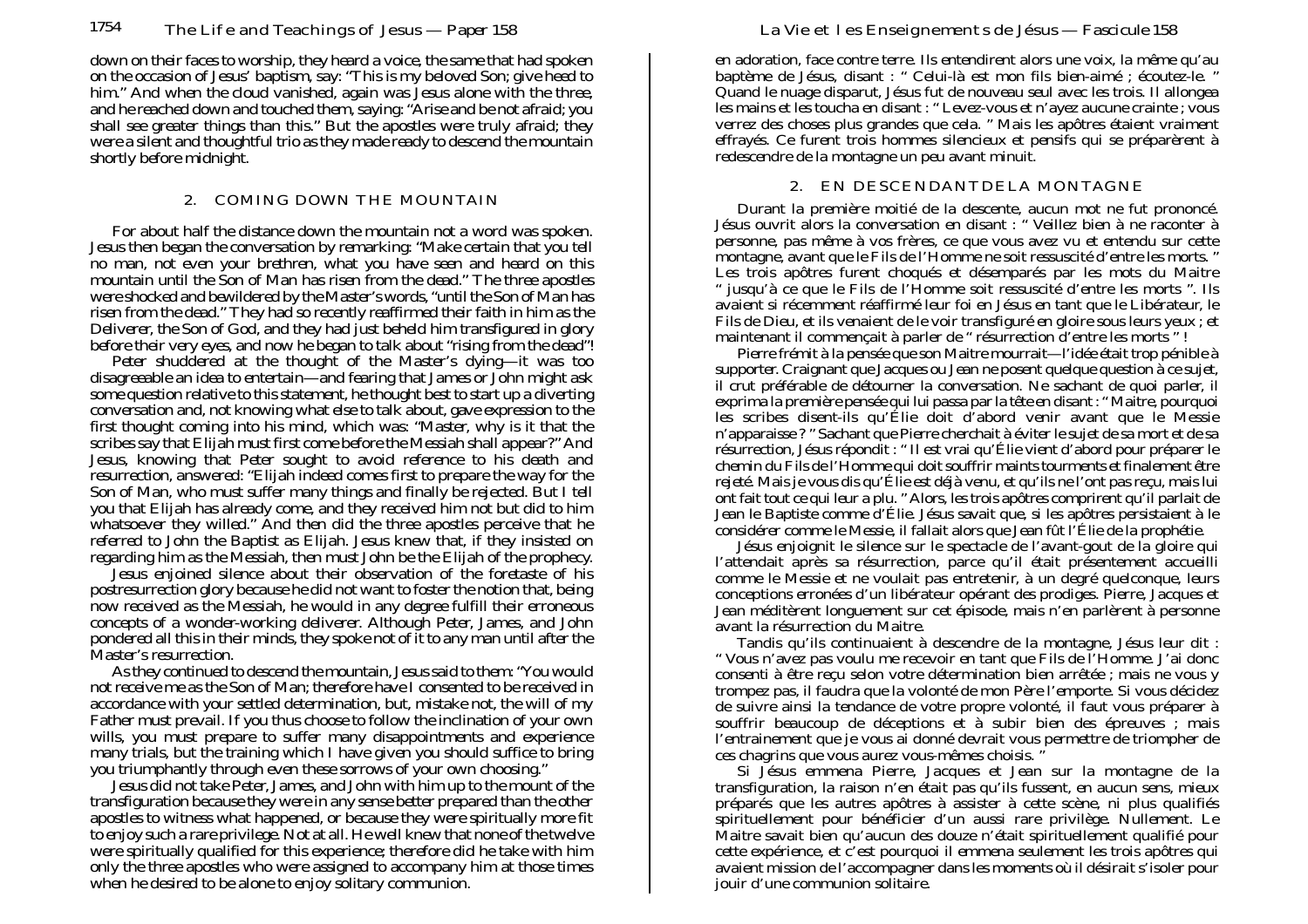## 3. MEANING OF THE TRANSFIGURATION

That which Peter, James, and John witnessed on the mount of transfiguration was a fleeting glimpse of a celestial pageant which transpired that eventful day on Mount Hermon. The transfiguration was the occasion of:

1. The acceptance of the fullness of the bestowal of the incarnated life of Michael on Urantia by the Eternal Mother-Son of Paradise. As far as concerned the requirements of the Eternal Son, Jesus had now received assurance of their fulfillment. And Gabriel brought Jesus that assurance.

2. The testimony of the satisfaction of the Infinite Spirit as to the fullness of the Urantia bestowal in the likeness of mortal flesh. The universe representative of the Infinite Spirit, the immediate associate of Michael on Salvington and his ever-present coworker, on this occasion spoke through the Father Melchizedek.

Jesus welcomed this testimony regarding the success of his earth mission presented by the messengers of the Eternal Son and the Infinite Spirit, but he noted that his Father did not indicate that the Urantia bestowal was finished; only did the unseen presence of the Father bear witness through Jesus' Personalized Adjuster, saying, "This is my beloved Son; give heed to him." And this was spoken in words to be heard also by the three apostles.

After this celestial visitation Jesus sought to know his Father's will and decided to pursue the mortal bestowal to its natural end. This was the significance of the transfiguration to Jesus. To the three apostles it was an event marking the entrance of the Master upon the final phase of his earth career as the Son of God and the Son of Man.

After the formal visitation of Gabriel and the Father Melchizedek, Jesus held informal converse with these, his Sons of ministry, and communed with them concerning the affairs of the universe.

## 4. THE EPILEPTIC BOY

It was shortly before breakfast time on this Tuesday morning when Jesus and his companions arrived at the apostolic camp. As they drew near, they discerned a considerable crowd gathered around the apostles and soon began to hear the loud words of argument and disputation of this group of about fifty persons, embracing the nine apostles and a gathering equally divided between Jerusalem scribes and believing disciples who had tracked Jesus and his associates in their journey from Magadan.

Although the crowd engaged in numerous arguments, the chief controversy was about a certain citizen of Tiberias who had arrived the preceding day in quest of Jesus. This man, James of Safed, had a son about fourteen years old, an only child, who was severely afflicted with epilepsy. In addition to this nervous malady this lad had become possessed by one of those wandering, mischievous, and rebellious midwayers who were then present on earth and uncontrolled, so that the youth was both epileptic and demon-possessed.

For almost two weeks this anxious father, a minor official of Herod Antipas, had wandered about through the western borders of Philip's domains, seeking Jesus that he might entreat him to cure this afflicted son. And he did not catch

## 3. LE SENS DE LA TRANSFIGURATION

La scène dont Pierre, Jacques et Jean furent les témoins, sur la montagne de la transfiguration, était une vision fugitive du grand spectacle céleste qui se déroula, ce jour-là, sur le mont Hermon. La transfiguration fut l'occasion de :

1. L'acceptation de la plénitude de l'effusion de la vie incarnée de Micaël<br>sur Urantia par le Fils-Mère Éternel du Paradis. Jésus avait désormais<br>l'assurance que les exigences du Fils Éternel étaient satisfaites en ce qui concernait. Ce fut Gabriel qui lui apporta cette assurance.

2. Le témoignage de la satisfaction de l'Esprit Infini quant à la plénitude de l'effusion sur Urantia dans la similitude de la chair mortelle. La représentante de l'Esprit Infini dans l'univers de Nébadon, associée immédiate et collaboratrice toujours présente de Micaël sur Salvington, parla en la circonstance par le truchement du Père Melchizédek.

Jésus reçut avec plaisir les deux témoignages concernant le succès de sa mission terrestre apportés par les messagers du Fils Éternel et de l'Esprit Infini, mais il remarqua que son Père n'indiquait pas que l'effusion sur Urantia était terminée. La présence invisible du Père ne porta témoignage que par la voix de l'Ajusteur Personnalisé de Jésus disant : " Celui-ci est mon Fils bien-aimé ; écoutez-le. " Et ceci fut exprimé en mots destinés à être entendus également par les trois apôtres.

Après cette visitation céleste, Jésus chercha à connaître la volonté de son Père et décida de poursuivre son effusion humaine jusqu'à sa fin naturelle. Tel fut pour Jésus le sens de la transfiguration. Pour les trois apôtres, ce fut un évènement marquant l'entrée du Maitre dans la phase finale de sa carrière terrestre en tant que Fils de Dieu et Fils de l'Homme.

Après la visitation officielle de Gabriel et du Père Melchizédek, Jésus eut des entretiens familiers avec ces deux Fils de son ministère et conversa intimement avec eux au sujet des affaires de son univers.

## 4. LE GARÇON ÉPILEPTIQUE

Jésus et ses compagnons arrivèrent au camp apostolique ce mardi matin, un peu avant l'heure du repas matinal. En approchant, ils discernèrent une foule considérable assemblée autour des apôtres et ne tardèrent pas à entendre les bruyantes discussions et controverses de ce groupe d'une cinquantaine de personnes, comprenant les neuf apôtres. Le reste du groupe se divisait en une vingtaine de scribes de Jérusalem et autant de disciples croyants, qui avaient cherché à suivre Jésus et ses associés depuis leur départ de Magadan.

Bien que l'attroupement eût de nombreux sujets de discussion, la principale controverse concernait un citoyen de Tibériade, arrivé la veille, à la recherche de Jésus. Cet homme, Jacques de Safed, avait un fils unique âgé d'environ quatorze ans, qui était affligé de graves crises d'épilepsie. En plus de cette maladie nerveuse, le garçon était devenu la proie de l'un de ces médians errants, malveillants et rebelles qui circulaient alors sur terre sans contrôle, si bien que l'enfant était à la fois épileptique et possédé par un démon.

Pendant près de quinze jours, son père anxieux, officier subalterne d'Hérode Antipas, avait parcouru la frontière occidentale des domaines de Philippe en cherchant Jésus pour le supplier de guérir son fils malade. Il ne joignit le groupe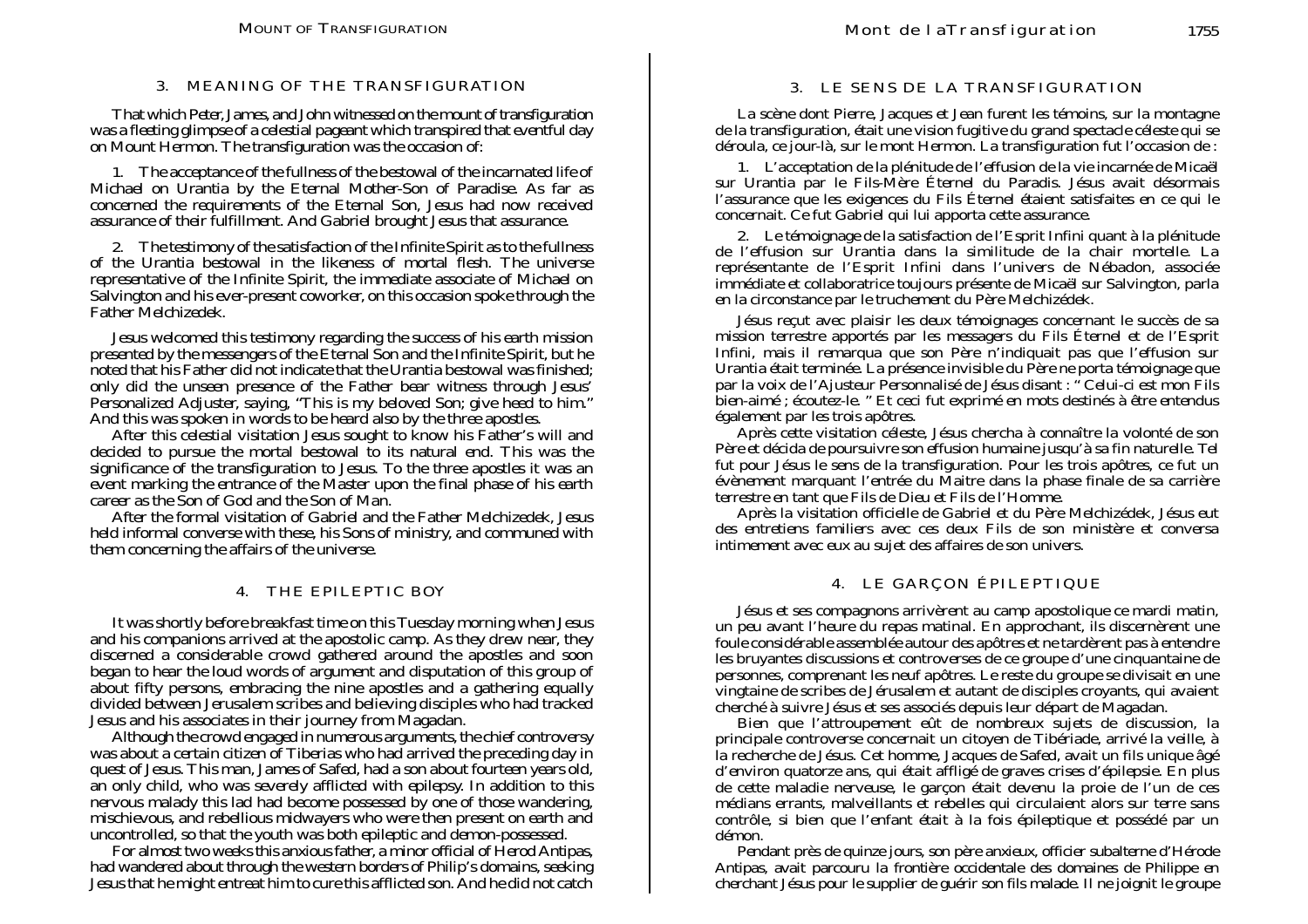up with the apostolic party until about noon of this day when Jesus was up on the mountain with the three apostles.

The nine apostles were much surprised and considerably perturbed when this man, accompanied by almost forty other persons who were looking for Jesus, suddenly came upon them. At the time of the arrival of this group the nine apostles, at least the majority of them, had succumbed to their old temptation—that of discussing who should be greatest in the coming kingdom; they were busily arguing about the probable positions which would be assigned the individual apostles. They simply could not free themselves entirely from the long-cherished idea of the material mission of the Messiah. And now that Jesus himself had accepted their confession that he was indeed the Deliverer—at least he had admitted the fact of his divinity—what was more natural than that, during this period of separation from the Master, they should fall to talking about those hopes and ambitions which were uppermost in their hearts. And they were engaged in these discussions when James of Safed and his fellow seekers after Jesus came upon them.

Andrew stepped up to greet this father and his son, saying, "Whom do you seek?" Said James: "My good man, I search for your Master. I seek healing for my afflicted son. I would have Jesus cast out this devil that possesses my child." And then the father proceeded to relate to the apostles how his son was so afflicted that he had many times almost lost his life as a result of these malignant seizures.

As the apostles listened, Simon Zelotes and Judas Iscariot stepped into the presence of the father, saying: "We can heal him; you need not wait for the Master's return. We are ambassadors of the kingdom; no longer do we hold these things in secret. Jesus is the Deliverer, and the keys of the kingdom have been delivered to us." By this time Andrew and Thomas were in consultation at one side. Nathaniel and the others looked on in amazement; they were all aghast at the sudden boldness, if not presumption, of Simon and Judas. Then said the father: "If it has been given you to do these works, I pray that you will speak those words which will deliver my child from this bondage." Then Simon stepped forward and, placing his hand on the head of the child, looked directly into his eyes and commanded: "Come out of him, you unclean spirit; in the name of Jesus obey me." But the lad had only a more violent fit, while the scribes mocked the apostles in derision, and the disappointed believers suffered the taunts of these unfriendly critics.

Andrew was deeply chagrined at this ill-advised effort and its dismal failure. He called the apostles aside for conference and prayer. After this season of meditation, feeling keenly the sting of their defeat and sensing the humiliation resting upon all of them, Andrew sought, in a second attempt, to cast out the demon, but only failure crowned his efforts. Andrew frankly confessed defeat and requested the father to remain with them overnight or until Jesus' return, saying: "Perhaps this sort goes not out except by the Master's personal command."

And so, while Jesus was descending the mountain with the exuberant and ecstatic Peter, James, and John, their nine brethren likewise were sleepless in their confusion and downcast humiliation. They were a dejected and chastened group. But James of Safed would not give up. Although they could give him no idea as to when Jesus might return, he decided to stay on until the Master came back.

apostolique qu'à midi, le jour où Jésus se trouvait dans la montagne avec les trois apôtres.

Les neuf autres apôtres furent très surpris et fort troublés lorsque cet homme, accompagné d'une quarantaine de personnes recherchant également Jésus, arriva sur eux à l'improviste. Au moment de l'arrivée de ce groupe, les neuf apôtres, ou du moins la majorité d'entre eux, avaient succombé à leur vieille tentation—celle de discuter qui serait le plus grand dans le royaume à venir ; ils argumentaient sur les postes probables qui leur seraient attribués individuellement. Ils n'arrivaient pas à se libérer entièrement de l'idée longtemps chérie de la mission matérielle du Messie. Maintenant que Jésus lui-même avait accepté leur confession qu'il était vraiment le Libérateur ayant au moins admis le fait de sa divinité—n'était-il pas naturel pour les apôtres, durant la période de séparation d'avec leur Maitre, d'en venir à parler des espoirs et des ambitions qui occupaient dans leur coeur une place prépondérante. Ils étaient lancés dans ces discussions lorsque Jacques de Safed et ses compagnons recherchant Jésus les surprirent.

André se leva pour accueillir ce père et son fils, et dit : " Qui cherchezvous ? " Jacques de Safed répondit : " Mon brave homme, je suis à la recherche de ton Maitre et de la guérison de mon fils malade. Je voudrais que Jésus chasse le démon qui possède mon enfant. " Et le père se mit à raconter aux apôtres que son fils était malade au point d'avoir maintes fois risqué de perdre la vie à cause de ces crises malignes.

Tandis que les apôtres écoutaient, Simon Zélotès et Judas Iscariot <sup>s</sup>'avancèrent devant le père en disant : " Nous pouvons le guérir ; tu n'as pas besoin d'attendre le retour du Maitre. Nous sommes ambassadeurs du royaume et nous avons cessé de garder ces choses secrètes. Jésus est le Libérateur, et les clefs du royaume nous ont été remises. " À ce moment, André et Thomas se consultaient à l'écart, tandis que Nathanael et les autres observaient la scène avec stupéfaction ; ils restèrent bouche bée devant la soudaine audace, sinon la présomption de Simon et de Judas. Le père dit alors : " S'il vous a été donné de faire ces oeuvres, veuillez bien prononcer les paroles qui délivreront mon enfant de cet esclavage. " Simon s'avança, posa sa main sur la tête de l'enfant, le regarda droit dans les yeux et dit : " Esprit impur, sors de lui ; au nom de Jésus, obéis-moi. " Mais le garçon eut simplement une crise plus violente, tandis que les scribes tournaient les apôtres en dérision et que les croyants déçus subissaient les sarcasmes de ces critiques malveillants.

André fut profondément chagriné par cette tentative malencontreuse et son lamentable échec. Il réunit les apôtres à l'écart pour conférer et prier. Après cette période de méditation, piqué au vif par leur défaite et ressentant l'humiliation qui retombait sur eux tous, André fit une seconde tentative pour chasser le démon, mais, une fois de plus, l'insuccès couronna ses efforts. André confessa franchement sa défaite et pria le père de rester avec eux pour la nuit ou d'attendre le retour de Jésus en disant : " Peut-être les démons de cette sorte ne s'en vont-ils que sur l'ordre personnel du Maitre. "

Ainsi, tandis que Jésus redescendait de la montagne avec Pierre, Jacques et Jean, exubérants et ravis, leurs neuf frères ne dormaient pas non plus ; ils étaient confondus, abattus et humiliés, et le sommeil les avait fuis. Ils formaient un groupe morne et désillusionné, mais Jacques de Safed ne voulut pas renoncer à sa tentative. Bien que les apôtres ne pussent lui donner la moindre idée de la date du retour de Jésus, il décida de rester jusqu'à ce que le Maitre revienne.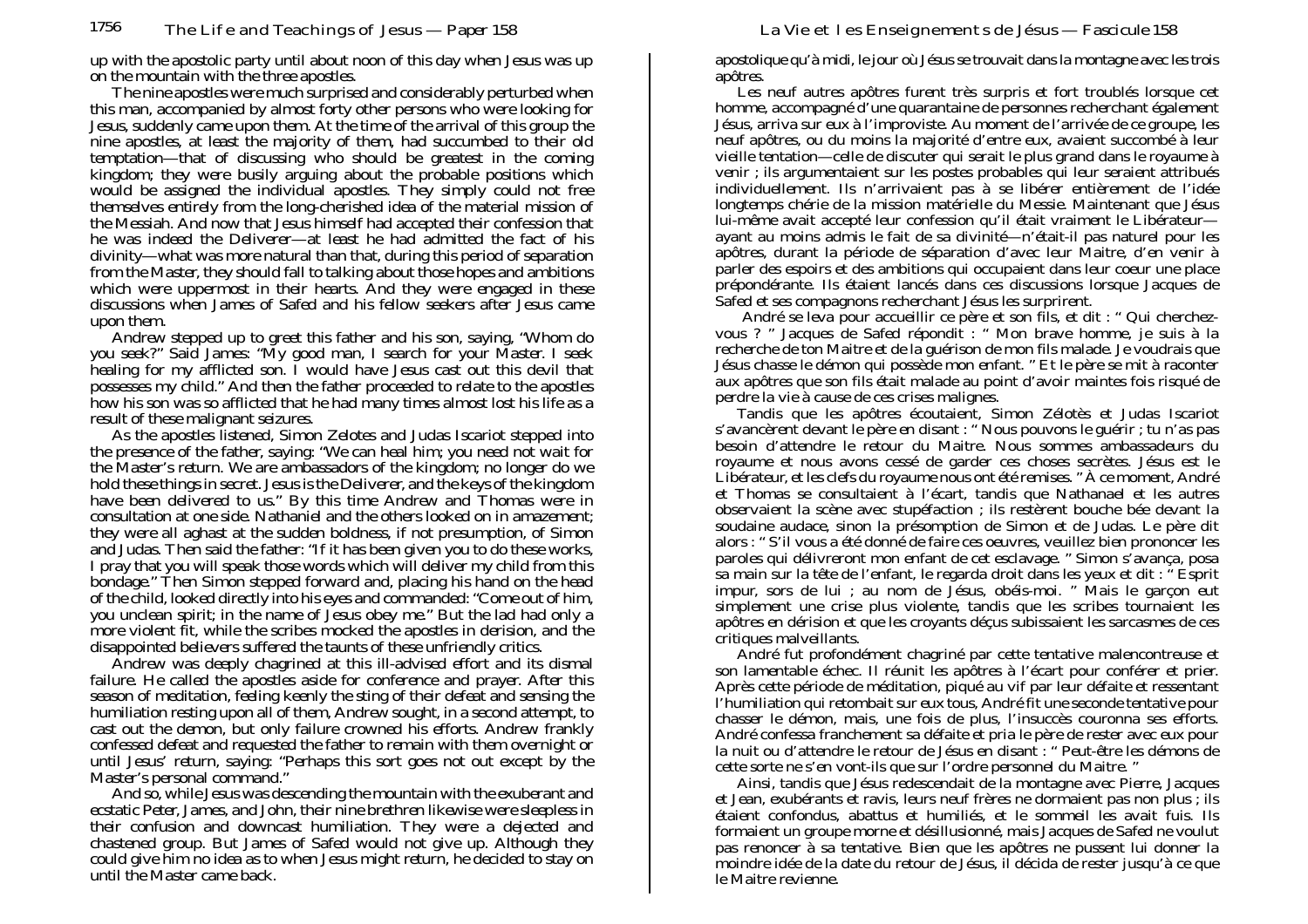## 5. JESUS HEALS THE BOY

As Jesus drew near, the nine apostles were more than relieved to welcome him, and they were greatly encouraged to behold the good cheer and unusual enthusiasm which marked the countenances of Peter, James, and John. They all rushed forward to greet Jesus and their three brethren. As they exchanged greetings, the crowd came up, and Jesus asked, "What were you disputing about as we drew near?" But before the disconcerted and humiliated apostles could reply to the Master's question, the anxious father of the afflicted lad stepped forward and, kneeling at Jesus' feet, said: "Master, I have a son, an only child, who is possessed by an evil spirit. Not only does he cry out in terror, foam at the mouth, and fall like a dead person at the time of seizure, but oftentimes this evil spirit which possesses him rends him in convulsions and sometimes has cast him into the water and even into the fire. With much grinding of teeth and as a result of many bruises, my child wastes away. His life is worse than death; his mother and I are of a sad heart and a broken spirit. About noon yesterday, seeking for you, I caught up with your disciples, and while we were waiting, your apostles sought to cast out this demon, but they could not do it. And now, Master, will you do this for us, will you heal my son?"

When Jesus had listened to this recital, he touched the kneeling father and bade him rise while he gave the near-by apostles a searching survey. Then said Jesus to all those who stood before him: "O faithless and perverse generation, how long shall I bear with you? How long shall I be with you? How long ere you learn that the works of faith come not forth at the bidding of doubting unbelief?" And then, pointing to the bewildered father, Jesus said, "Bring hither your son." And when James had brought the lad before Jesus, he asked, "How long has the boy been afflicted in this way?" The father answered, "Since he was a very young child." And as they talked, the youth was seized with a violent attack and fell in their midst, gnashing his teeth and foaming at the mouth. After a succession of violent convulsions he lay there before them as one dead. Now did the father again kneel at Jesus' feet while he implored the Master, saying: "If you can cure him, I beseech you to have compassion on us and deliver us from this affliction." And when Jesus heard these words, he looked down into the father's anxious face, saying: "Question not my Father's power of love, only the sincerity and reach of your faith. All things are possible to him who really believes." And then James of Safed spoke those long-to-be-remembered words of commingled faith and doubt, "Lord, I believe. I pray you help my unbelief."

When Jesus heard these words, he stepped forward and, taking the lad by the hand, said: "I will do this in accordance with my Father's will and in honor of living faith. My son, arise! Come out of him, disobedient spirit, and go not back into him." And placing the hand of the lad in the hand of the father, Jesus said: "Go your way. The Father has granted the desire of your soul." And all who were present, even the enemies of Jesus, were astonished at what they saw.

It was indeed a disillusionment for the three apostles who had so recently enjoyed the spiritual ecstasy of the scenes and experiences of the transfiguration, so soon to return to this scene of the defeat and discomfiture of their fellow apostles. But it was ever so with these twelve ambassadors of the kingdom.

## 5. JÉSUS GUÉRIT LE GARÇON

À l'approche de Jésus, les neuf apôtres furent plus que soulagés de l'accueillir et grandement encouragés d'observer la bonne humeur et l'enthousiasme insolite que reflétaient les expressions de visage de Pierre, Jacques et Jean. Ils se précipitèrent tous pour accueillir Jésus et leurs trois frères. Tandis qu'ils échangeaient des salutations, la foule arriva, et Jésus demanda : " Que discutiez-vous au moment de notre arrivée ? " Avant que les apôtres déconcertés et humiliés aient eu le temps de répondre au Maitre, le père anxieux du jeune malade s'avança, s'agenouilla aux pieds de Jésus et dit : Maitre, j'ai un fils, un fils unique, possédé par un esprit mauvais. Quand il est saisi, non seulement il pousse des cris de terreur, bave et tombe comme mort, mais le mauvais esprit qui le possède provoque, à certains moments, des convulsions déchirantes et parfois le jette dans l'eau et même dans le feu. Mon enfant dépérit, avec des grincements de dents, à la suite de ses nombreuses meurtrissures. Sa vie est pire que la mort. Sa mère et moi avons le coeur triste et l'esprit abattu. Hier, vers midi, en te cherchant, j'ai rejoint tes disciples. En <sup>t</sup>'attendant, tes apôtres ont essayé de chasser ce démon, mais sans y parvenir. Et, maintenant, Maitre, veux-tu faire cela pour nous, veux-tu guérir mon fils ? "

Après l'audition de ce récit, Jésus toucha le père agenouillé, le pria de se lever, jeta un regard scrutateur sur les apôtres et dit à tous ceux qui se tenaient devant lui : " O génération perverse et sans foi, jusqu'à quand vous supporterai-je ? Combien de temps serai-je parmi vous ? Combien de temps vous faudra-t-il pour apprendre que les oeuvres de la foi ne se manifestent pas à la demande de l'incroyance sceptique ? " Puis, montrant du doigt le père déconcerté, Jésus dit : " Amène ici ton fils. " Et, lorsque Jacques de Safed eut amené le jeune homme, Jésus lui demanda : " Depuis combien de temps le garçon est-il affligé de cette manière ? " Le père répondit : " Depuis qu'il est tout petit. " Au cours de cet entretien, le garçon fut saisi d'une violente attaque et tomba au milieu d'eux, grinçant des dents et écumant de la bouche. Après une succession de violentes convulsions, il resta étendu comme mort devant eux. Le père s'agenouilla de nouveau aux pieds de Jésus, et implora le Maitre en disant : " Si tu peux le guérir, je te supplie d'avoir compassion de nous et de nous délivrer de cette affliction. " À l'audition de ces paroles, Jésus abaissa son regard pour scruter le visage anxieux du père et dit : " Ne mets pas en doute le pouvoir d'amour de mon Père, mais seulement la sincérité et la portée de ta foi. Toutes choses sont possibles pour celui qui croit réellement. " Alors, Jacques de Safed prononça ces paroles mêlées de foi et de doute, dont on se souviendra longtemps : " Seigneur, je crois, je te prie de venir au secours de mon incrédulité.

Quand Jésus entendit ces mots, il s'avança, prit le garçon par la main et dit : " Je vais faire cela selon la volonté de mon Père et en l'honneur de la foi vivante. Mon fils, lève-toi ! Esprit désobéissant, sors de lui et n'y reviens pas. " Puis Jésus plaça la main du fils dans celle du père et dit : " Va ton chemin. Le Père a exaucé le désir de ton âme. " Et tous les assistants, même les ennemis de Jésus, furent étonnés de ce qu'ils avaient vu.

Quant aux trois apôtres qui avaient joui si récemment de l'extase spirituelle des scènes et expériences de la transfiguration, ce fut en vérité une désillusion pour eux que de revenir si tôt sur la scène de la défaite et de la déconfiture de leurs compagnons apôtres. Mais il en fut toujours ainsi avec ces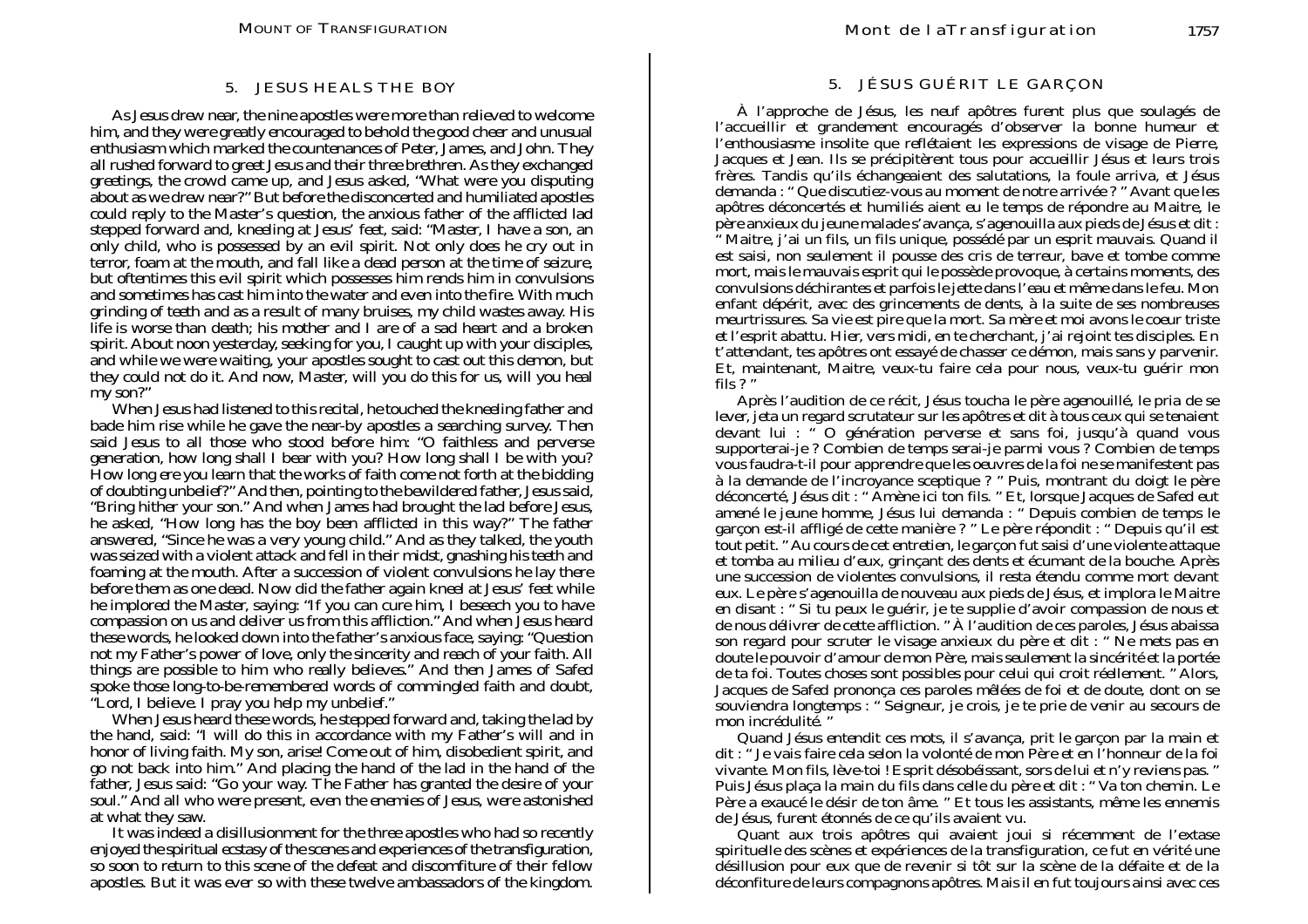They never failed to alternate between exaltation and humiliation in their life experiences.

This was a true healing of a double affliction, a physical ailment and a spirit malady. And the lad was permanently cured from that hour. When James had departed with his restored son, Jesus said: "We go now to Caesarea-Philippi; make ready at once." And they were a quiet group as they journeyed southward while the crowd followed on behind.

## 6. IN CELSUS' GARDEN

They remained overnight with Celsus, and that evening in the garden, after they had eaten and rested, the twelve gathered about Jesus, and Thomas said: "Master, while we who tarried behind still remain ignorant of what transpired up on the mountain, and which so greatly cheered our brethren who were with you, we crave to have you talk with us concerning our defeat and instruct us in these matters, seeing that those things which happened on the mountain cannot be disclosed at this time."

And Jesus answered Thomas, saying: "Everything which your brethren heard on the mountain shall be revealed to you in due season. But I will now show you the cause of your defeat in that which you so unwisely attempted. While your Master and his companions, your brethren, ascended yonder mountain yesterday to seek for a larger knowledge of the Father's will and to ask for a richer endowment of wisdom effectively to do that divine will, you who remained on watch here with instructions to strive to acquire the mind of spiritual insight and to pray with us for a fuller revelation of the Father's will, failed to exercise the faith at your command but, instead, yielded to the temptation and fell into your old evil tendencies to seek for yourselves preferred places in the kingdom of heaven—the material and temporal kingdom which you persist in contemplating. And you cling to these erroneous concepts in spite of the reiterated declaration that my kingdom is not of this world.

"No sooner does your faith grasp the identity of the Son of Man than your selfish desire for worldly preferment creeps back upon you, and you fall to discussing among yourselves as to who should be greatest in the kingdom of heaven, a kingdom which, as you persist in conceiving it, does not exist, nor ever shall. Have not I told you that he who would be greatest in the kingdom of my Father's spiritual brotherhood must become little in his own eyes and thus become the server of his brethren? Spiritual greatness consists in an understanding love that is Godlike and not in an enjoyment of the exercise of material power for the exaltation of self. In what you attempted, in which you so completely failed, your purpose was not pure. Your motive was not divine. Your ideal was not spiritual. Your ambition was not altruistic. Your procedure was not based on love, and your goal of attainment was not the will of the Father in heaven.

"How long will it take you to learn that you cannot time-shorten the course of established natural phenomena except when such things are in accordance with the Father's will? nor can you do spiritual work in the absence of spiritual power. And you can do neither of these, even when their potential is present, without the existence of that third and essential human factor, the personal experience of the possession of living faith. Must you always have material manifestations as an attraction for the spiritual realities of the kingdom? Can

douze ambassadeurs du royaume. Ils alternaient constamment entre l'exaltation et l'humiliation dans les expériences de leur vie.

En l'espèce, il s'agissait de la vraie guérison d'une double affliction, un mal physique et une maladie d'esprit. La guérison du garçon fut permanente à dater de cette heure. Quand Jacques de Safed fut parti avec son fils en bonne santé, Jésus dit : " Nous allons maintenant à Césarée de Philippe ; préparez-vous immédiatement. " Et ce fut un groupe silencieux qui entreprit le voyage vers le sud, tandis que la foule suivait de loin.

#### 6. DANS LE JARDIN DE CELSUS

Les douze passèrent encore la nuit chez Celsus. Ce soir-là, dans le jardin, après qu'ils eurent diné et pris un peu de repos, ils se réunirent autour de Jésus, et Thomas dit : " Maitre, ceux d'entre nous qui sont restés ici ignorent encore ce qui s'est passé sur la montagne et qui a si grandement encouragé nos frères qui t'accompagnaient. Mais nous désirons ardemment que tu nous parles de notre défaite et que tu nous instruises en ces matières, car nous voyons que les évènements survenus dans la montagne ne peuvent nous être révélés en ce moment. "

Jésus répondit à Thomas en disant : " Tout ce que vos frères ont entendu sur la montagne vous sera révélé en temps voulu. Je vais maintenant vous montrer la cause de votre échec dans votre tentative si mal avisée. Hier, pendant que votre Maitre et ses compagnons, vos frères, montaient là-bas sur la montagne pour rechercher une connaissance plus étendue de la volonté du Père et pour demander à être plus richement doués de sagesse afin d'exécuter efficacement cette volonté divine, vous restiez ici à veiller. Vous aviez reçu instruction de vous efforcer d'acquérir un mental spirituellement clairvoyant, et prier avec nous pour une révélation plus complète de la volonté du Père. Or, vous n'avez pas mis en oeuvre la foi qui était à vos ordres ; au lieu de cela, vous avez cédé à la tentation ; vous êtes retombés dans vos anciennes et pernicieuses tendances à rechercher pour vous-mêmes des postes de choix dans le royaume des cieux—que vous persistez à imaginer sous un aspect matériel et temporel. Vous vous attachez à ces conceptions erronées malgré mes déclarations réitérées que mon royaume n'est pas de ce monde.

 À peine saisissez-vous, par la foi, l'identité du Fils de l'Homme, que votre désir égoïste d'une promotion terrestre s'insinue de nouveau en vous, et vous recommencez à discuter entre vous pour savoir qui sera le plus grand dans le royaume des cieux. Or, ce royaume n'existe pas et n'existera jamais sous la forme où vous le concevez. Ne vous ai-je pas dit que celui qui voudrait être le plus grand dans le royaume de la fraternité spirituelle de mon Père doit devenir peu de chose à ses propres yeux et devenir ainsi le serviteur de ses frères ? La grandeur spirituelle consiste en un amour compréhensif semblable à celui de Dieu, et non à jouir de l'exercice du pouvoir matériel pour l'exaltation du moi. Dans la tentative où vous avez subi un échec si total, votre dessein n'était pas pur. Votre mobile <sup>n</sup>'était pas divin. Votre idéal n'était pas spirituel. Votre ambition n'était pas altruiste. Votre manière de faire n'était pas fondée sur l'amour, et le but que vous vouliez atteindre n'était pas la volonté du Père qui est aux cieux.

" Combien de temps vous faudra-t-il pour apprendre que l'on ne peut abréger le cours des phénomènes naturels établis, sauf quand de telles choses sont conformes à la volonté du Père ? On ne peut pas non plus accomplir une oeuvre spirituelle en l'absence de pouvoir spirituel. Même si ces possibilités sont potentiellement présentes, on ne peut les réaliser sans l'existence d'un troisième facteur humain essentiel, l'expérience personnelle de posséder une foi vivante. Faudra-t-il toujours que vous assistiez à des manifestations matérielles pour vous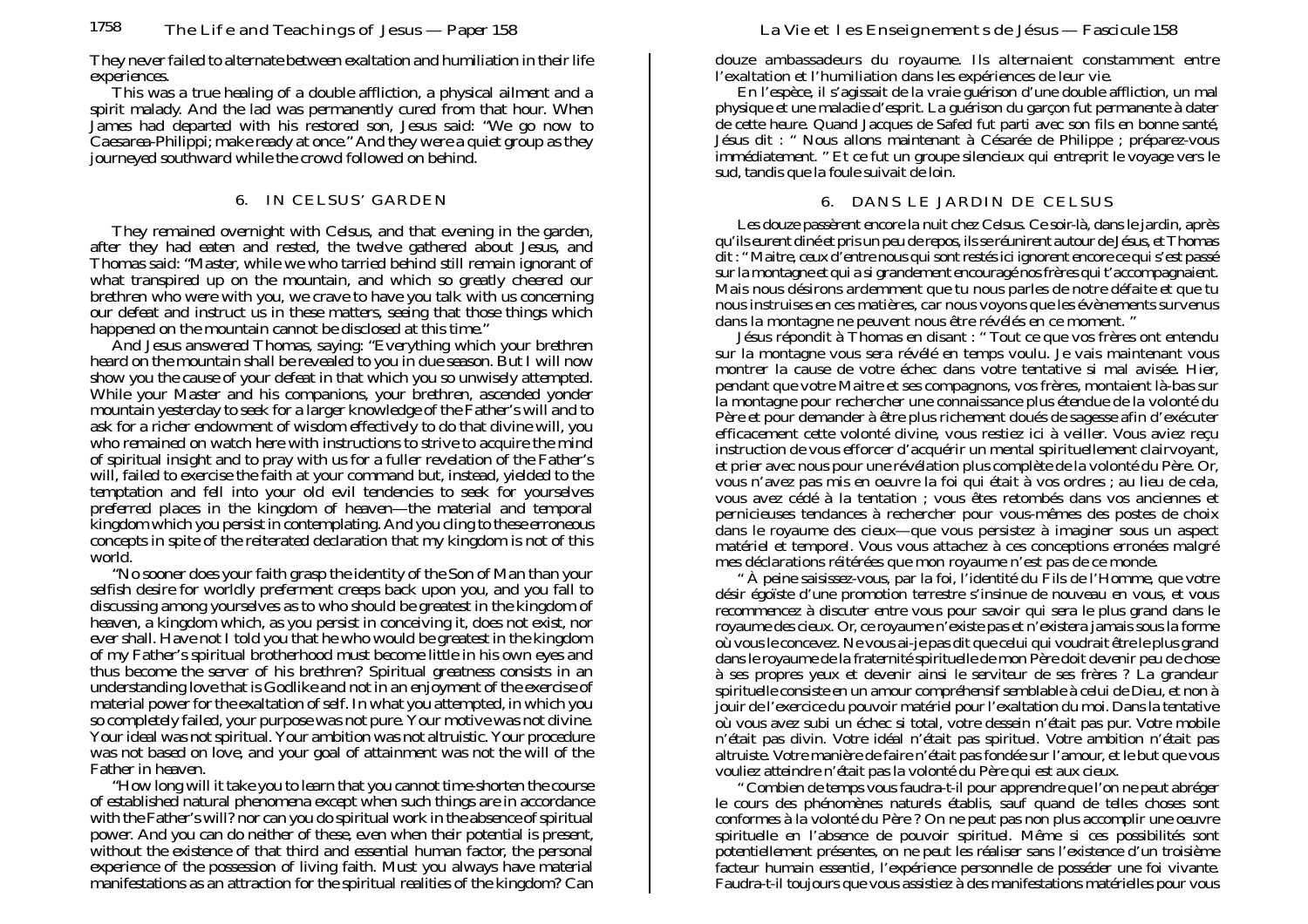## **MOUNT OF TRANSFIGURATION**

you not grasp the spirit significance of my mission without the visible exhibition of unusual works? When can you be depended upon to adhere to the higher and spiritual realities of the kingdom regardless of the outward appearance of all material manifestations?"

When Jesus had thus spoken to the twelve, he added: "And now go to your rest, for on the morrow we return to Magadan and there take counsel concerning our mission to the cities and villages of the Decapolis. And in the conclusion of this day's experience, let me declare to each of you that which I spoke to your brethren on the mountain, and let these words find a deep lodgment in your hearts: The Son of Man now enters upon the last phase of the bestowal. We are about to begin those labors which shall presently lead to the great and final testing of your faith and devotion when I shall be delivered into the hands of the men who seek my destruction. And remember what I am saying to you: The Son of Man will be put to death, but he shall rise again."

They retired for the night, sorrowful. They were bewildered; they could not comprehend these words. And while they were afraid to ask aught concerning what he had said, they did recall all of it subsequent to his resurrection.

#### 7. PETER'S PROTEST

Early this Wednesday morning Jesus and the twelve departed from Caesarea-Philippi for Magadan Park near Bethsaida-Julias. The apostles had slept very little that night, so they were up early and ready to go. Even the stolid Alpheus twins had been shocked by this talk about the death of Jesus. As they journeyed south, just beyond the Waters of Merom they came to the Damascus road, and desiring to avoid the scribes and others whom Jesus knew would presently be coming along after them, he directed that they go on to Capernaum by the Damascus road which passes through Galilee. And he did this because he knew that those who followed after him would go on down over the east Jordan road since they reckoned that Jesus and the apostles would fear to pass through the territory of Herod Antipas. Jesus sought to elude his critics and the crowd which followed him that he might be alone with his apostles this day.

They traveled on through Galilee until well past the time for their lunch, when they stopped in the shade to refresh themselves. And after they had partaken of food, Andrew, speaking to Jesus, said: "Master, my brethren do not comprehend your deep sayings. We have come fully to believe that you are the Son of God, and now we hear these strange words about leaving us, about dying. We do not understand your teaching. Are you speaking to us in parables? We pray you to speak to us directly and in undisguised form."

In answer to Andrew, Jesus said: "My brethren, it is because you have confessed that I am the Son of God that I am constrained to begin to unfold to you the truth about the end of the bestowal of the Son of Man on earth. You insist on clinging to the belief that I am the Messiah, and you will not abandon the idea that the Messiah must sit upon a throne in Jerusalem; wherefore do I persist in telling you that the Son of Man must presently go to Jerusalem, suffer many things, be rejected by the scribes, the elders, and the chief priests, and after all this be killed and raised from the dead. And I speak not a parable to you; I speak the truth to you that you may be prepared for these events when

attirer vers les réalités spirituelles du royaume ? Ne pouvez-vous saisir la signification spirituelle de ma mission sans la démonstration visible d'oeuvres inhabituelles ? Quand pourra-t-on compter sur vous pour adhérer aux réalités spirituelles supérieures du royaume indépendamment de l'aspect extérieur de toute manifestation matérielle ? "

Après avoir ainsi parlé aux douze, Jésus ajouta : " Maintenant, allez vous reposer, car, demain matin, nous retournerons à Magadan et nous y tiendrons conseil au sujet de notre mission dans les villes et villages de la Décapole. En conclusion de l'expérience de cette journée, laissez-moi répéter à chacun de vous ce que j'ai dit à vos frères sur la montagne, et gravez profondément ces paroles dans votre coeur : le Fils de l'Homme entre maintenant dans la dernière phase de son effusion. Nous allons entreprendre les travaux qui conduiront bientôt à la grande épreuve finale de votre foi et de votre dévotion, quand je serai livré aux mains des hommes qui cherchent à me détruire. Rappelez-vous ce que je vous dis : " Le Fils de l'Homme sera mis à mort, mais il ressuscitera.

Ils se retirèrent pour la nuit, pleins de tristesse. Ils étaient désemparés et ne pouvaient saisir le sens de ces paroles. Ils avaient peur de poser une question sur ce que Jésus avait dit, mais ils se souvinrent de tout après la résurrection.

## 7. LA PROTESTATION DE PIERRE

De bonne heure ce mercredi matin, Jésus et les douze quittèrent Césarée de Philippe pour se rendre au Parc de Magadan, près de Bethsaïde-Julias. Les apôtres avaient très peu dormi cette nuit-là ; ils se levèrent donc tôt et furent prêts à partir de bonne heure. Même les flegmatiques jumeaux Alphée avaient été choqués par cette conversation concernant la mort de Jésus. En allant vers le sud, ils croisèrent la route de Damas, un peu au delà des Eaux de Mérom. Désireux d'éviter les scribes et autres personnes qui n'allaient pas tarder à les rejoindre, Jésus leur prescrivit d'aller à Capharnaüm par la route de Damas qui traverse la Galilée. Il fit ceci parce qu'il savait que ceux qui le suivaient prendraient la route à l'est du Jourdain, en comptant que Jésus et les apôtres craindraient de passer par le territoire d'Hérode Antipas. Jésus cherchait à échapper à ses censeurs et à la foule qui le suivait, pour être seul avec ses apôtres ce jour-là.

Ils marchèrent donc à travers la Galilée jusqu'à ce que l'heure habituelle de leur déjeuner fût passée depuis longtemps, puis ils s'arrêtèrent à l'ombre pour une pause. Après qu'ils eurent mangé, André dit à Jésus : " Maitre, mes frères ne comprennent pas tes profonds aphorismes. Nous sommes parvenus à croire pleinement que tu es le Fils de Dieu, et maintenant tu nous parles étrangement de nous quitter et de mourir. Nous ne comprenons pas ton enseignement. Nous parles-tu en paraboles ? Nous te prions de t'exprimer franchement sous une forme non voilée. "

En réponse à la demande d'André, Jésus dit : " Mes frères, en raison de votre confession que vous me croyez le Fils de Dieu, je suis obligé de commencer à vous dévoiler la vérité sur la fin de l'effusion terrestre du Fils de l'Homme. Vous persistez à croire que je suis le Messie, et vous ne voulez pas abandonner l'idée que le Messie doit siéger sur un trône à Jérusalem. C'est pourquoi je vous répète avec insistance que le Fils de l'Homme devra bientôt aller à Jérusalem, beaucoup souffrir, être rejeté par les scribes, les anciens et les chefs des prêtres, et, après tout cela, être tué et ressusciter d'entre les morts. Je ne vous raconte pas une parabole, je vous dis la vérité afin que vous soyez préparés à ces évènements quand ils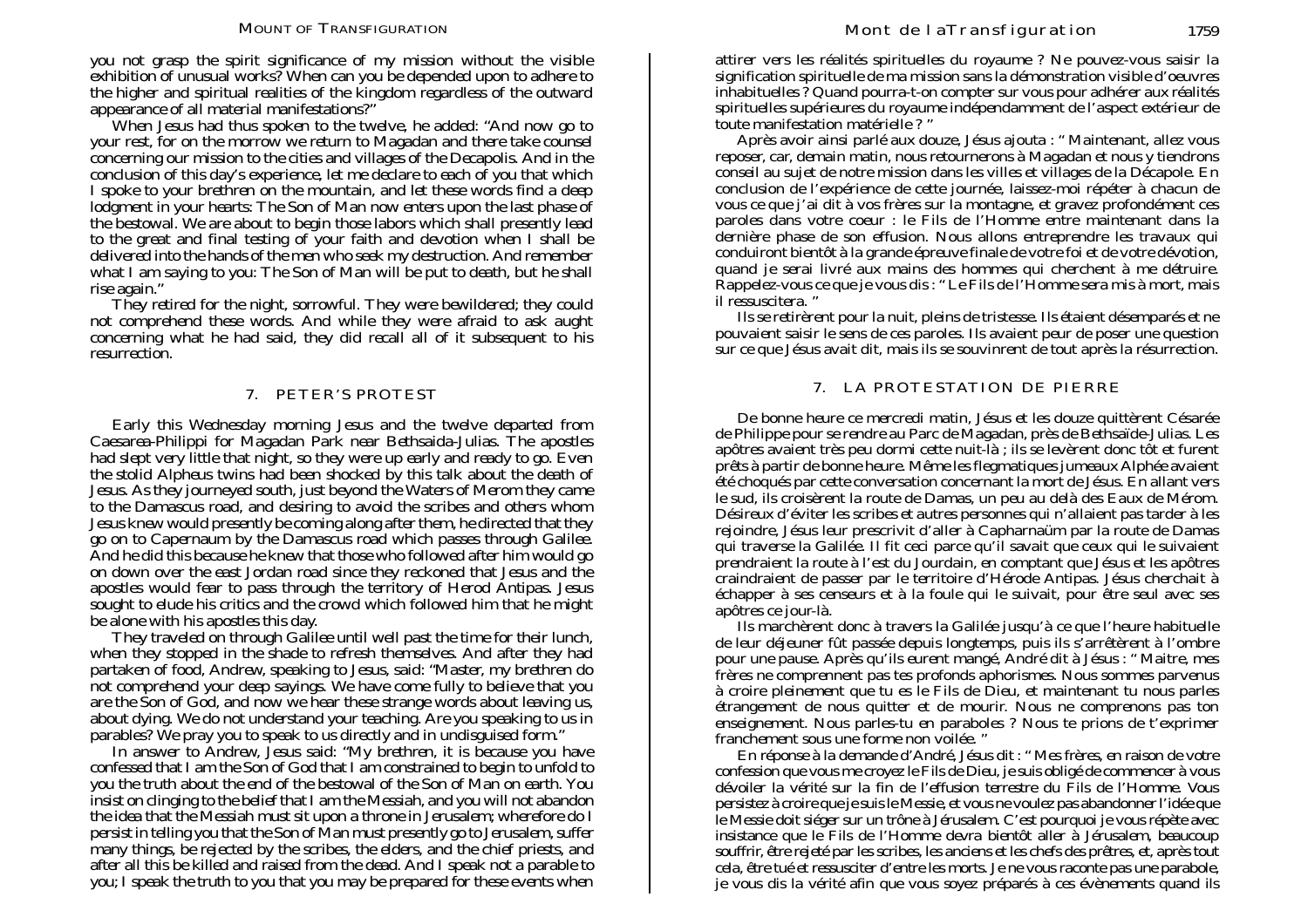they suddenly come upon us." And while he was yet speaking, Simon Peter, rushing impetuously toward him, laid his hand upon the Master's shoulder and said: "Master, be it far from us to contend with you, but I declare that these things shall never happen to you."

Peter spoke thus because he loved Jesus; but the Master's human nature recognized in these words of well-meant affection the subtle suggestion of temptation that he change his policy of pursuing to the end his earth bestowal in accordance with the will of his Paradise Father. And it was because he detected the danger of permitting the suggestions of even his affectionate and loyal friends to dissuade him, that he turned upon Peter and the other apostles, saying: "Get you behind me. You savor of the spirit of the adversary, the tempter. When you talk in this manner, you are not on my side but rather on the side of our enemy. In this way do you make your love for me a stumbling block to my doing the Father's will. Mind not the ways of men but rather the will of God."

After they had recovered from the first shock of Jesus' stinging rebuke, and before they resumed their journey, the Master spoke further: "If any man would come after me, let him disregard himself, take up his responsibilities daily, and follow me. For whosoever would save his life selfishly, shall lose it, but whosoever loses his life for my sake and the gospel's, shall save it. What does it profit a man to gain the whole world and lose his own soul? What would a man give in exchange for eternal life? Be not ashamed of me and my words in this sinful and hypocritical generation, even as I will not be ashamed to acknowledge you when in glory I appear before my Father in the presence of all the celestial hosts. Nevertheless, many of you now standing before me shall not taste death till you see this kingdom of God come with power."

And thus did Jesus make plain to the twelve the painful and conflicting path which they must tread if they would follow him. What a shock these words were to these Galilean fishermen who persisted in dreaming of an earthly kingdom with positions of honor for themselves! But their loyal hearts were stirred by this courageous appeal, and not one of them was minded to forsake him. Jesus was not sending them alone into the conflict; he was leading them. He asked only that they bravely follow.

Slowly the twelve were grasping the idea that Jesus was telling them something about the possibility of his dying. They only vaguely comprehended what he said about his death, while his statement about rising from the dead utterly failed to register in their minds. As the days passed, Peter, James, and John, recalling their experience upon the mount of the transfiguration, arrived at a fuller understanding of certain of these matters.

In all the association of the twelve with their Master, only a few times did they see that flashing eye and hear such swift words of rebuke as were administered to Peter and the rest of them on this occasion. Jesus had always been patient with their human shortcomings, but not so when faced by an impending threat against the program of implicitly carrying out his Father's will regarding the remainder of his earth career. The apostles were literally stunned; they were amazed and horrified. They could not find words to express their sorrow. Slowly they began to realize what the Master must endure, and that they must go through these experiences with him, but they did not awaken to the reality of these coming events until long after these early hints of the impending tragedy of his latter days.

surviendront brusquement. " Il parlait encore lorsque Simon Pierre se précipita vers lui avec impétuosité, posa sa main sur l'épaule du Maitre et dit : " Maitre, nous sommes loin de vouloir te contredire, mais je déclare que ces choses ne t'arriveront jamais.'

Pierre parla ainsi parce qu'il aimait Jésus, mais la nature humaine du Maitre discerna, dans ces paroles d'affection bien intentionnée, la suggestion subtile d'une tentation, celle de changer sa politique consistant à poursuivre jusqu'au bout son effusion terrestre conformément à la volonté de son Père du Paradis. C'est parce qu'il décelait le danger de permettre à des suggestions, même à celles de ses amis affectueux et loyaux, de le dissuader, que Jésus se tourna vers Pierre et les autres apôtres en s'écriant : " Passe derrière moi. Tu tiens de l'esprit de l'adversaire, le tentateur. Quand vous parlez de cette manière, vous n'êtes pas de mon côté, mais plutôt du côté de notre ennemi. Vous faites ainsi de votre amour pour moi une pierre d'achoppement sur le chemin de l'accomplissement de la volonté du Père. Ne vous occupez pas des voies humaines, mais plutôt de la volonté de Dieu. "

Quand ils furent remis du premier choc de la cinglante réprimande de Jésus et avant qu'ils ne reprennent leur route, le Maitre ajouta : " Si quelqu'un veut me suivre, qu'il fasse abstraction de lui-même, qu'il prenne quotidiennement ses responsabilités et qu'il me suive. Car quiconque voudra sauver égoïstement sa vie la perdra, mais quiconque perdra sa vie, à cause de moi et pour l'évangile, la sauvera. Quel profit y a-t-il pour un homme à gagner le monde entier et à perdre sa propre âme ? Que peut donner un homme en échange de la vie éternelle ? N'ayez pas honte de moi et de mes paroles dans cette génération pécheresse et hypocrite, de même que je n'aurai pas honte de vous reconnaître quand j'apparaîtrai en gloire devant mon Père en présence de toutes les armées célestes. Néanmoins, parmi ceux qui se trouvent ici devant moi, beaucoup ne gouteront pas la mort avant d'avoir vu ce royaume de Dieu arriver avec puissance. "

Jésus montra, ainsi, clairement aux douze, le sentier douloureux et conflictuel qu'ils devaient fouler s'ils voulaient le suivre. Quel choc ce fut pour ces pêcheurs galiléens qui persistaient à rêver d'un royaume terrestre avec des postes d'honneur pour eux-mêmes ! Mais leurs coeurs loyaux furent émus par ce courageux appel, et aucun d'eux n'eut l'idée d'abandonner Jésus ; il ne les envoyait pas seuls à la bataille, il les conduisait. Il leur demandait seulement de suivre bravement.

Les douze saisissaient lentement l'idée que Jésus leur exposait quelque chose sur l'éventualité de sa mort. Ils comprenaient vaguement ce qu'il disait concernant sa mort, mais sa déclaration concernant la résurrection d'entre les morts échappait complètement à leur mental. À mesure que les jours s'écoulaient, Pierre, Jacques et Jean arrivèrent à mieux comprendre certaines de ces questions en se remémorant leur expérience sur la montagne de la transfiguration.

Au long de leur association avec le Maitre, les douze n'eurent que de rares occasions de voir le regard étincelant de Jésus et d'entendre des mots de reproche aussi vifs que ceux adressés à Pierre et aux autres apôtres à cette occasion. Jésus avait toujours été patient devant leurs imperfections humaines, mais il n'en fut pas de même devant la menace imminente contre son programme impliquant d'exécuter la volonté de son Père au sujet du reste de sa carrière terrestre. Les apôtres furent littéralement abasourdis ; ils étaient stupéfaits et horrifiés. Ils ne trouvaient pas de mots pour exprimer leur chagrin. Lentement, ils commencèrent à comprendre ce que le Maitre devrait endurer et la nécessité pour eux de traverser ces épreuves avec lui ; mais ils ne s'éveillèrent à la réalité de ces évènements futurs que longtemps après ces premières allusions à la tragédie menaçante des derniers jours de sa vie.